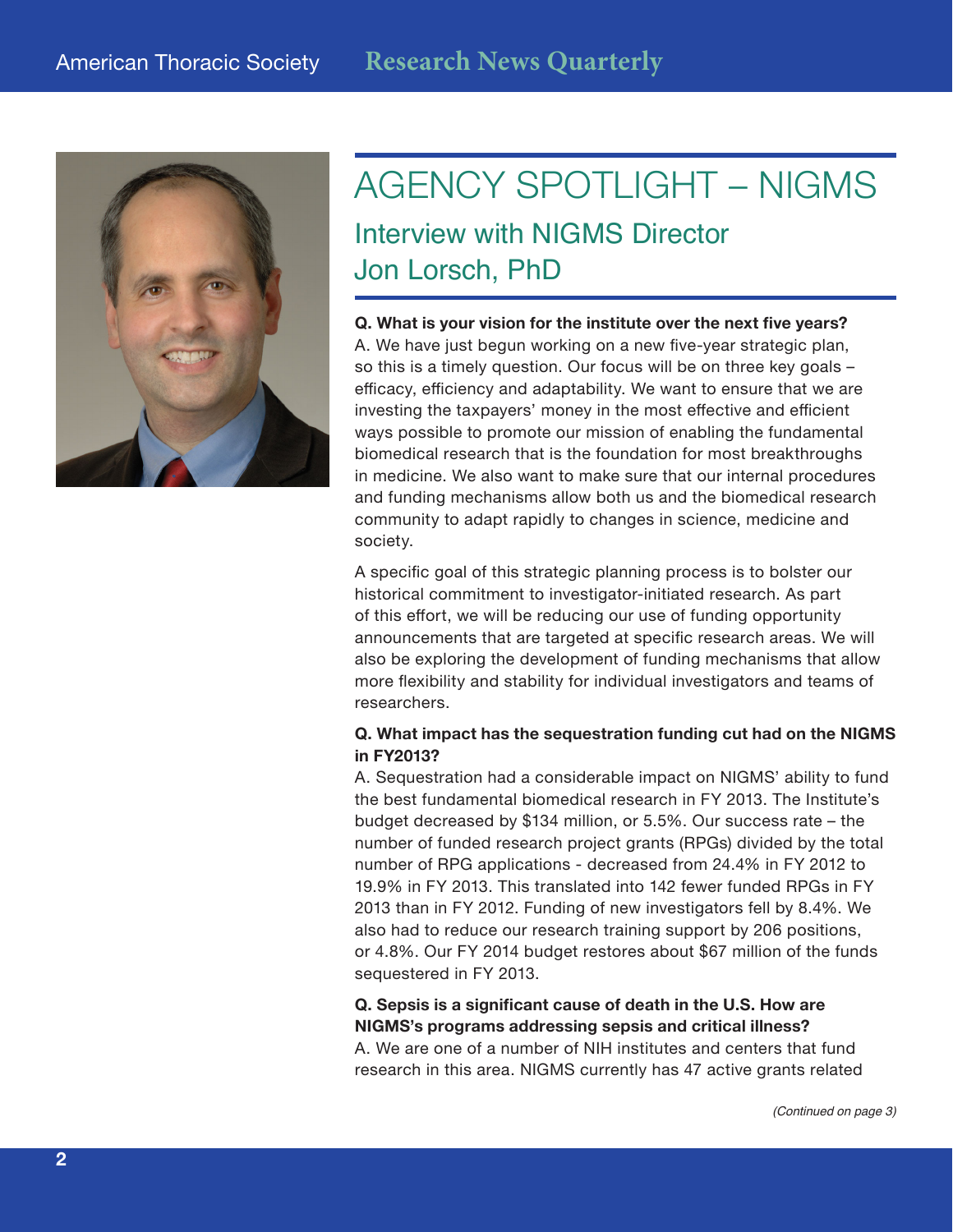### Agency Spotlight *(Continued from page 2)*

to sepsis, which run the gamut from career development awards to R01s to clinical trials. All of these grants are for investigator-initiated research. Looking forward, we will maintain our focus on funding the best investigator-initiated, fundamental research in this area. We encourage the sepsis research community to move from a focus on animal models to studies in human cells and tissues and to increase the use of computational modeling to better understand the complex events that take place during this pathological state. We would also like to see more applications in this area from the emergency medicine community. Finally, a major NIGMS-sponsored clinical trial of standardized care in early sepsis has just been completed, and we are awaiting the publication of its results.

#### **Q. What are some of NIGMS's collaborative initiatives with other NIH institutes on critical illnesses, such as NHLBI?**

A. We have a new joint initiative with NHLBI called "Blood and Vascular Systems Response to Sepsis" [RFA-HL-14-028](http://grants.nih.gov/grants/guide/rfa-files/RFA-HL-14-028.html) that will fund multidisciplinary teams of investigators to study the molecular and cellular events that take place in the vascular system during sepsis. These teams will come together once a year to share ideas and develop common strategies. The initiative was announced in November 2013, and the response from the community has been very good so far.

**Q. The ATS welcomes partnerships between clinicians and scientists in the fields of basic biomedical research such as Bioinformatics and Computational Biology, Pharmacology, Genetics, and Cell Biology to address important clinical issues such as sepsis. What is your perspective on the role of NIGMS in steering basic discovery closer to the bedside of patients and how NIGMS could catalyze these partnerships?**

A. NIGMS has worked to accomplish this goal for a number of years now. Connecting basic science to improvements in clinical outcomes has always been a focus of our trauma and burn injury program, for example. We also supported a 10-year project that followed transcription profiles over time in severely injured or burned patients For the clinical trials we fund, we require a basic research component as well as a prospective therapeutic component. We also emphasize the importance of basic research in the training programs we support for clinician-scientists.

We see a lot of promise in the investigator-initiated, multi-principal investigator R01 award mechanism for catalyzing partnerships between basic laboratory scientists and clinical scientists. As part of our strategic planning process, we will be considering additional mechanisms to support team-based research as well.

**Q. NIGMS is home to the new Office of Emergency Care Research (OECR). How do you envision the role of NIGMS in promoting clinical studies and trials relevant to sepsis and critical illness?** A. Although it is housed in NIGMS, OECR coordinates and fosters emergency care research across NIH. Within NIGMS, as mentioned earlier, we hope to see more applications from investigators in emergency medicine doing research in the clinical areas we support – sepsis, trauma, anesthesia, burn injury and wound healing. OECR will work closely with the community to stimulate research in emergency medicine departments. One way OECR will do this is to help secure funding from multiple NIH institutes or centers for outstanding applications in emergency medicine research that do not align with the mission of a single institute or center. The office is also working to enhance career development programs for emergency medicine researchers.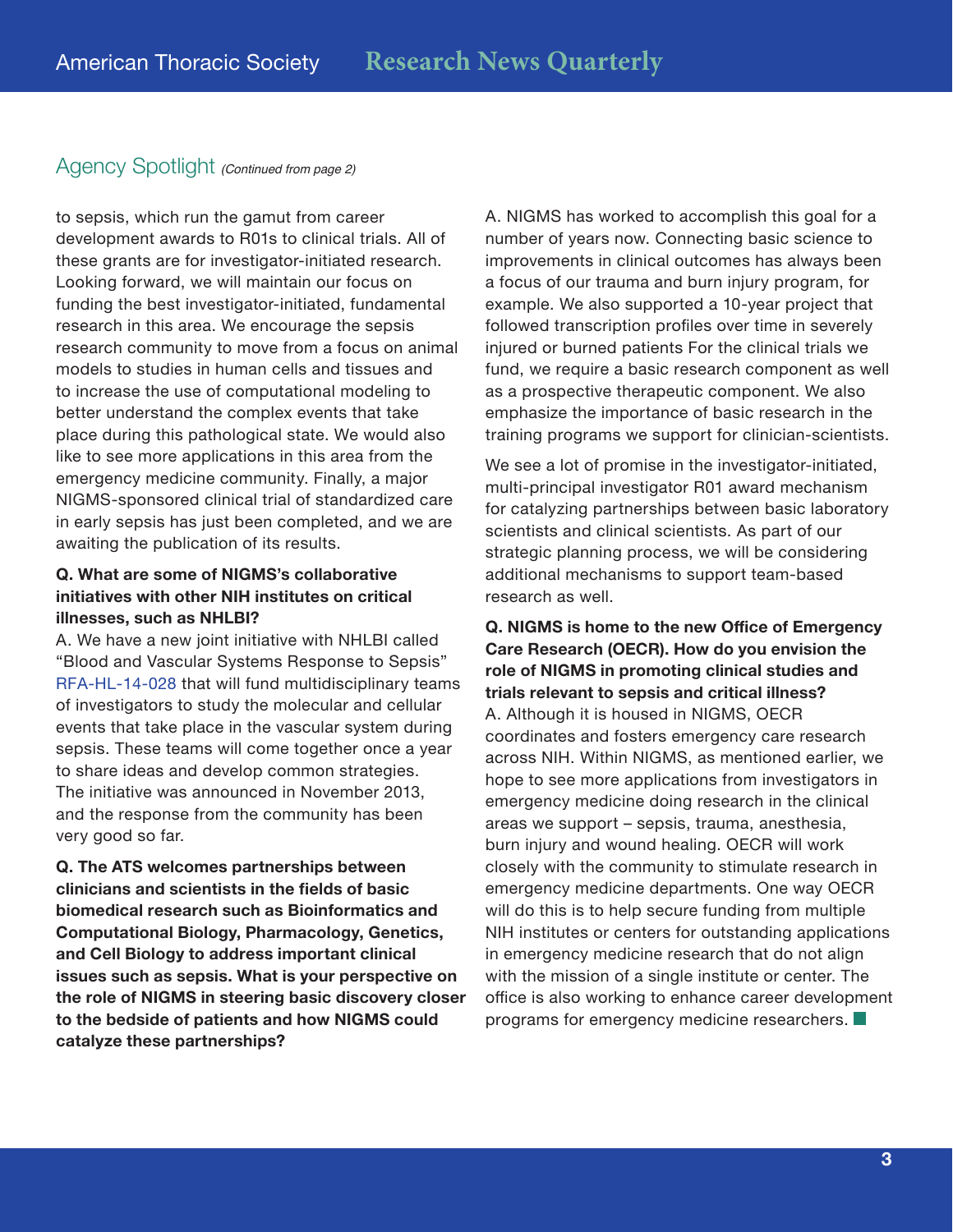## PEDIATRIC LUNG RESEARCH

### The Disappearing Pediatric Pulmonary Scientist

*by Stephanie Davis, M.D. & Tom Ferkol, M.D.*

The opportunities for discovery research in pediatric lung diseases have never been greater. Newer technologies, such as genomics, proteomics, bioinformatics, computational modeling and systems biology, have the potential to unlock the complex interactions between genes and gene products in health and disease. During the past decade, we have witnessed scientific breakthroughs that have led to novel treatments that have the potential to profoundly change the course of lung diseases in children and adults. Indeed, we are poised to enter an era of miracles and wonder.

However, we are producing fewer pediatric pulmonary scientists who can translate discoveries at the bench to the patient, thereby hindering our ability to develop novel approaches to prevent and cure both childhood and adult lung disease. A shrinking pool of young pediatricians enters pulmonology each year, and only a handful choose to pursue a research career, which is leading to a serious shortage of well-trained clinicianscientists. We have reached a crisis point.<sup>1,2</sup>

To train and mentor the young physician scientist, we first must increase the number of pediatric residents entering the field of respiratory medicine. The number of residents entering pediatric pulmonology has changed little over the past decade, and each year, many pediatric pulmonology fellowship positions go

unfilled. This apparent disinterest must be tackled. Residents may not enter the field for a number of different reasons, ranging from the perceived long hours, the poor reimbursement rates for chronic care, and increasing clinical demands. In addition, pediatric pulmonology is becoming more of a consultant service at many hospitals; thereby, leading to less contact with residents.

Attracting young scientists early may be possible through mechanisms such as the Ruth L. Kirschstein National Research Service Award Short-Term Institutional Research Training Grant (T35), a National Institutes of Health-supported program for medical students interested in academic careers, or Cystic Fibrosis Foundation-sponsored programs where pediatric residents have the opportunity to attend the North American Cystic Fibrosis Conference each year. The American Thoracic Society could potentially adopt similar approaches. Academic programs that allow pediatric residents interested in science greater time for research and opportunities to interact with successful pulmonary scientists is yet another mechanism to attract our younger colleagues. Such innovations are critical to attract the next generation of pediatric scientists.

The growing clinical demands placed on the pediatric pulmonologist have reduced opportunities for academic investigation. There are just short of 900 American Board of Pediatrics-certified pulmonologists currently practicing in the United States, and on average, one pediatric pulmonologist for over 83,000 children. In some regions of the country, the ratio exceeds one in 200,000.3 Ultimately, clinical demands often outweigh the research interests, and pediatric pulmonologists have often chosen clinical care and shied away from the increasingly less traveled road of the physician scientist. This phenomenon is not surprising given that

*<sup>1</sup> Rubenstein RC, Kreindler JL. On preventing the extinction of the physician-scientist in pediatric pulmonology; Frontiers in Pediatrics; 2014; 2 (4): 1-6.* 

*<sup>2</sup> Ferkol T, Zeitlin P, Abman S, Blaisdell CJ, O'Brodovich H. NHLBI Training Workshop Report: The Vanishing Pediatric Pulmonary Investigator and Recommendations for Recovery. Pediatric Pulmonology; 2010; 45: 25-33.*

<sup>&</sup>lt;sup>3</sup> American Board of Pediatrics Workforce Data 2012-2013; https://www.abp.org/abpwebsite/stats/wrkfrc/workforcebook.pdf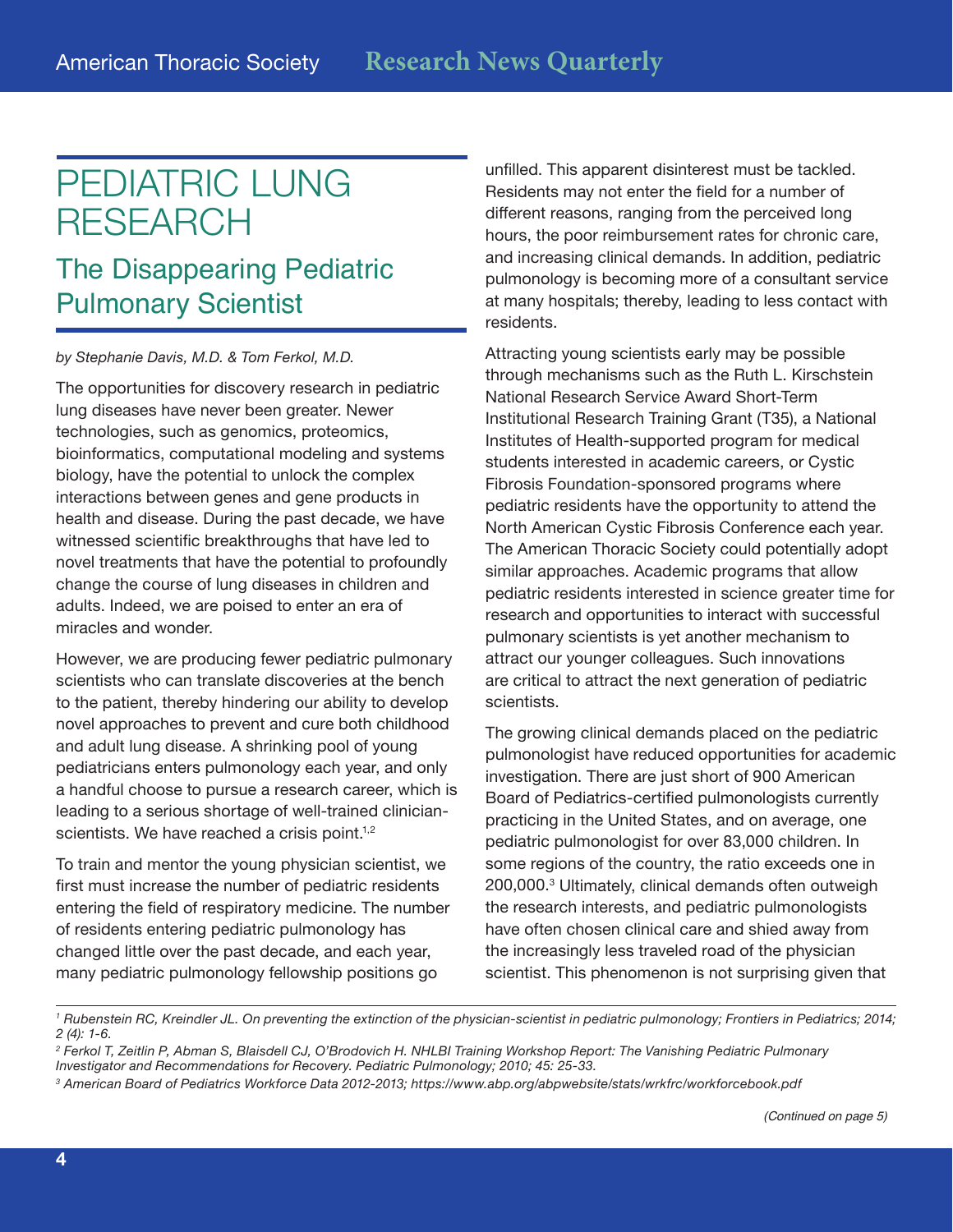#### Pediatric Lung Research *(Continued from page 4)*

many academic divisions need clinicians to care for the rising number of children with respiratory difficulties. It is a rare section that does not have this need.

Lack of resources and hospital support are additional barriers to training and recruiting the physician scientists. Effective research mentors are also in short supply. A 2009 survey of pediatric department chairs reported that few if any pediatric pulmonologists at their institutions had National Institutes of Health Research Project Grants (R01). This leads to a vicious spiral – the lack of well-established research mentors with a productive research career means that fewer young faculty at that institution will be competitive or even capable of submitting a Mentored Research Career Development Award (K01 and K23). The impact of restrictive pay lines at the National Institutes of Health and other funding agencies on the career choices of young pulmonologists is still unclear, though it likely has not had a positive effect.

Another obstacle occurs at the hospital or institutional level, where they choose top priorities to funnel resources. Pediatric research is often ignored. Too often the focus is on conditions that primarily affect adults, and the fact that the origins of these diseases occur early in childhood and even in utero is disregarded. We know that pulmonary function tracks over time, and for many respiratory diseases, including those that seem to begin in adulthood, the die was cast early in life. Better diagnostics, earlier recognition, primary prevention, and effective treatments of respiratory diseases beginning in childhood should improve outcomes during adulthood. As pediatric scientists, we have the ability to change the trajectory of lung diseases with earlier treatment targeted at the

primary defect. But a very different message can be taken from institutional funding decisions – research in child lung health is not a priority.

During the past decade, pediatric pulmonology has focused on childhood asthma, cystic fibrosis, and increasingly pediatric sleep disorders. More recently, selected pediatric centers have developed expertise in rarer lung diseases, where research can be challenging and performing single-center clinical trials near impossible. The Cystic Fibrosis Foundation has served as a model for how best to study and develop therapies for a rare lung disease, but it is the exception. Funding for clinical and research centers in orphan diseases is needed, but difficult to obtain. As pediatric pulmonologists and physician-scientists, it is our duty to not only care for the child with rare lung disease, but to advance our knowledge of the pathogenesis of these conditions and ultimately improve outcomes. Establishing centers of excellence and partnerships with the National Institutes of Health Research, private foundations, societies, hospitals, and parent-based organizations will ultimately lead to improvement in our understanding and treatment of these diseases.

There are tremendous advantages and benefits in a career as a pediatric pulmonary scientist. We need to increase exposure to the subspecialty, better promote our field, and attract young physicians to pediatric pulmonary medicine. We should be strong ambassadors, and highlight the excitement of our specialty and impact we can have on our patients and their families. We can make a difference at the bench and bedside. Hopefully, these efforts will convince our younger colleagues to choose the "road less traveled" of the pediatric physician-scientist.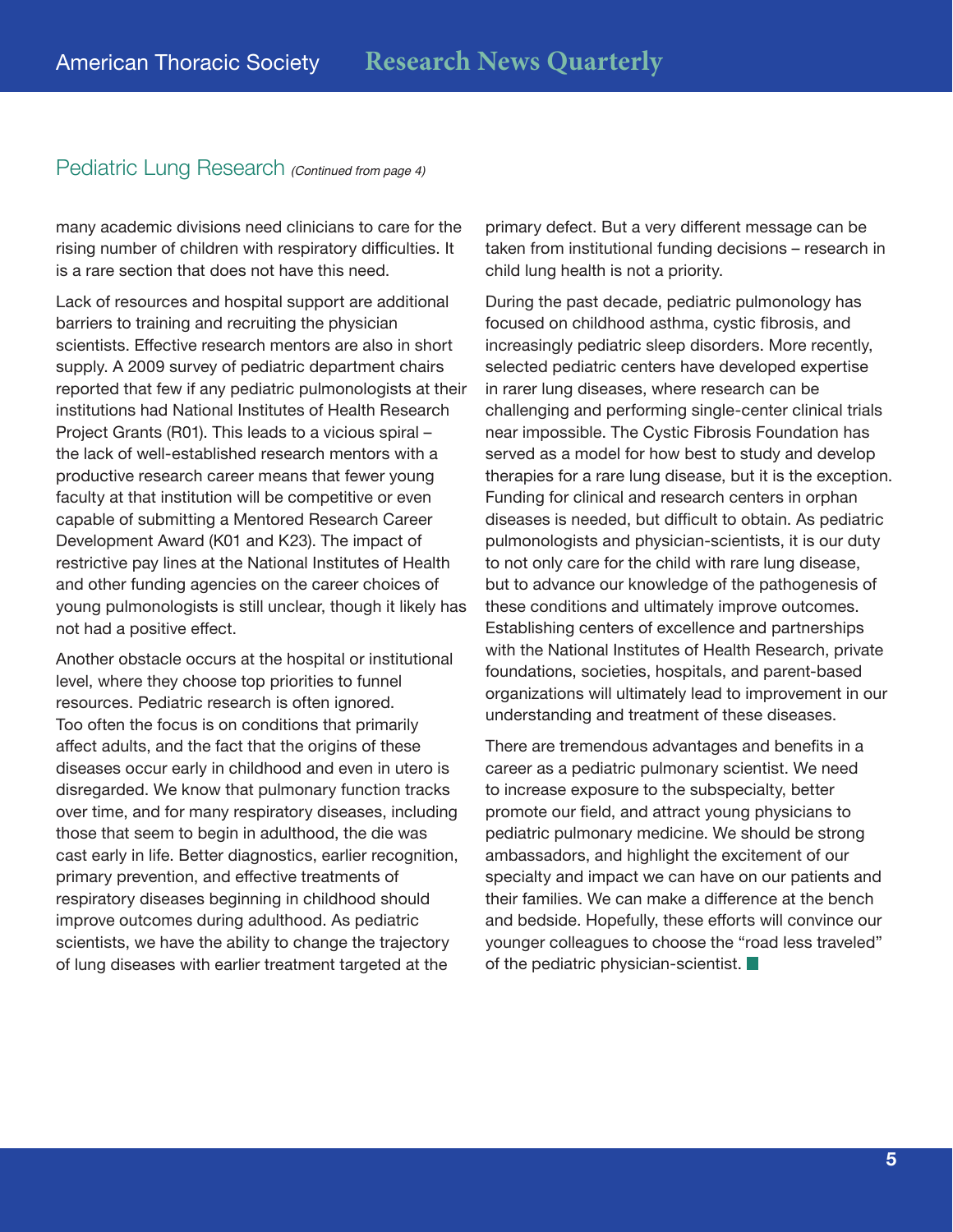## PCORI

## PCORI Announces New Clinical Trial Grants and Spring Funding Cycle

The Patient-Centered Outcomes Research Institute (PCORI) has opened a new grant program to fund pragmatic clinical trials and large simple trials that compare outcomes between two or more approaches to addressing clinical challenges. Because these types of studies often require larger and longer funding commitments than PCORI's standard three-year awards, available funding for these projects will range from \$5 million to \$15 million in total costs, with grant terms of up to five years. PCORI will support up to nine large, multi-year studies totaling \$90 million in funding through this new grant program.

Interventions to be studied can include drugs, devices, and procedures, as well as other alternatives, such as medical and assistive devices and technologies, behavioral modifications, complementary and alternative medicine, and delivery-system interventions. Proposed studies should focus on outcomes that are meaningful to patients, such as morbidity, mortality, symptoms, functional status, quality of life, and absenteeism from work or school. PCORI is especially interested in trials that cut across clinical conditions and focus on patient-reported outcomes not previously studied, including pain, depression, or functional status.

PCORI's Spring funding cycle, which offers a number of different grant opportunities, has also opened. The Spring cycle supports up to \$81 million in funding for research grants through PCORI's five National Priorities for Research, which are:

- Assessment of Prevention, Diagnosis, and Treatment **Options**
- Improving Healthcare Systems
- Addressing Disparities
- Improving Methods for Conducting Patient-Centered Outcomes Research
- Communication and Dissemination Research

Letters of intent for the Pragmatic Clinical Studies, Large Simple Trials to Evaluate Patient-Centered Outcomes and the Spring funding cycle grants are due to PCORI by March 7. The funding announcement for all of the Spring cycle grants is available at [http://www.](http://www.pcori.org/funding-opportunities/funding-center/) [pcori.org/funding-opportunities/funding-center/](http://www.pcori.org/funding-opportunities/funding-center/).

The funding announcement for the Pragmatic clinical studies and Large Simple Trials is available at http:// www.pcori.org/funding-opportunities/fundingannouncements/pre-announcement-pragmatic-studiesto-evaluate-comparative-clinical-effectiveness/.

## HEALTH RESEARCH FUNDING

### 2014 Health Spending Finalized

During the week of January 17, 2014, Congress passed the final spending measure to fund government programs for FY 2014, sending it to the President for signature into law. The bill includes some mixed news for health research and services and environmental protection programs. The following are the budget specifics:

- The bill provides \$29,934 billion for the NIH for the remainder of FY 2014. This is a \$783 million, or 3.2% funding increase over the FY 2013 budget after the sequestration funding cut, but is \$706 million below FY 2013 pre-sequestration funding of \$30,640 billion.
- The bill provides \$2,998 billion for the NHLBI, an increase of \$87,312 million and 3% over the FY 2013 after sequestration.
- The bill provides \$6,900 billion for CDC, which is a \$618 million increase over the FY 2013 budget following sequestration and \$369 million, or 2.3% above the pre-sequestration budget, including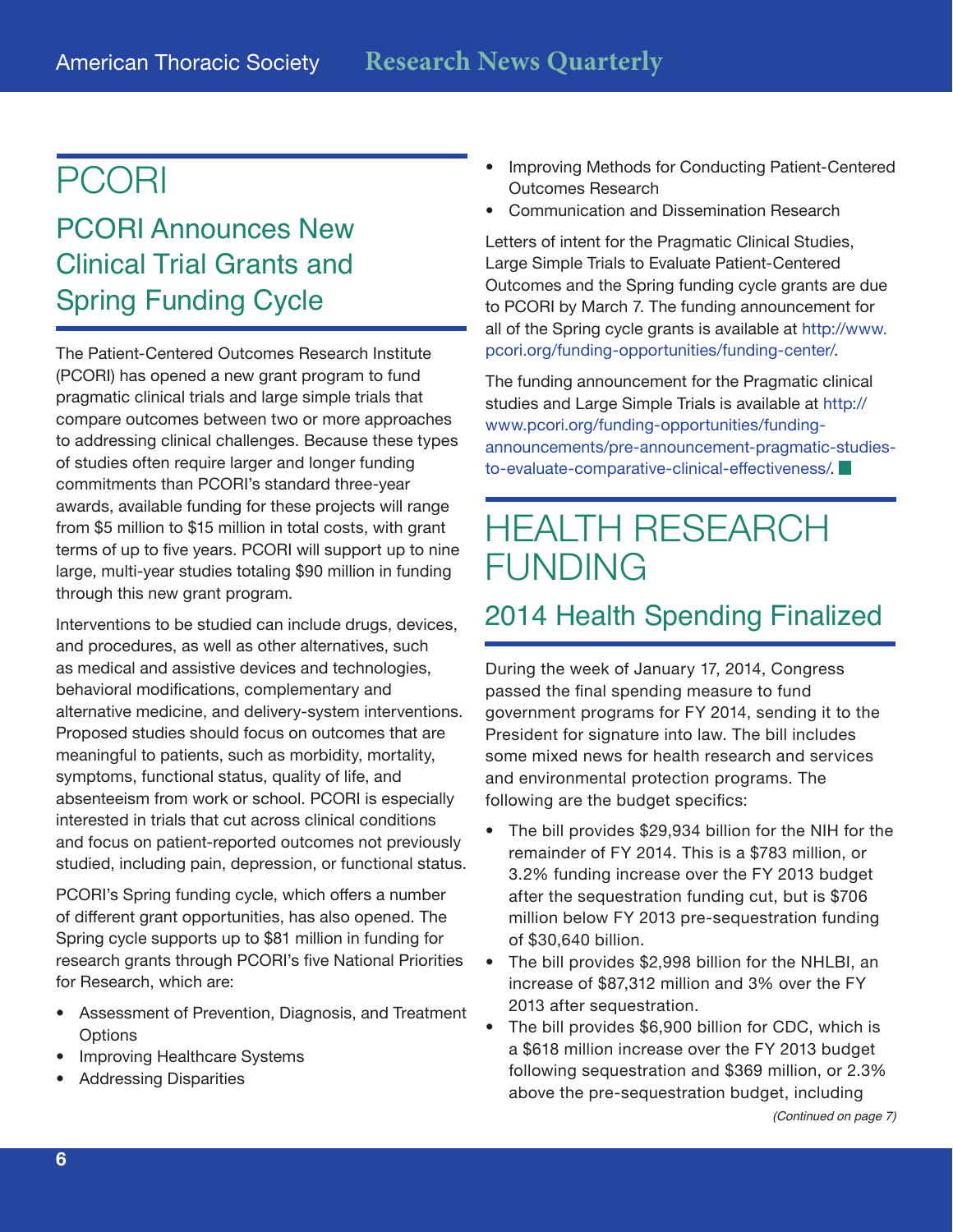### Health Research Funding *(Continued from page 6)*

the following for CDC programs that the ATS monitors:

- —\$135 million for CDC's domestic TB program, which is \$2 million over the final FY 2013 funding level, following the sequestration funding cut, but 3.5% below the FY 2012 funding level of \$140.2 million.
- —\$24,700 million for CDC's asthma program, a funding increase of \$1,451 million over the FY 2013 sequestration funding level.
- —\$205 million for CDC's Office on Smoking and Health, an increase of \$19,592 million over the FY 2013 sequestration level.
- —\$292,300 million for the National Institute of Occupational Safety and Health (NIOSH), an increase of \$9,176 million over the FY 2013 sequestration level.
- The bill provides \$8,200 billion for the EPA, which is a cut of \$278 million, or 3.5% below the EPA budget before sequestration.
- The bill provides \$236 million for USAID's global TB program, which is a funding freeze with the FY2013 budget before sequestration. This funding is also the higher level proposed between the House and Senate for the program, which is a victory. The Senate had proposed a lower funding level of \$224 million for the program.
- The bill provides \$585,600 million for the VA Research program, a \$2.9 million increase over FY2013.

One of the final sticking points to agreement on the omnibus was concerning funding for implementation of the Affordable Care Act (ACA), with Republicans pushing for ACA cuts. The final bill freezes ACA funding but cuts \$1 billion from the law's Prevention and Public Health Fund, which funds public health initiatives such as state tobacco cessation programs. The bill also cuts \$10 million from the Independent Medicare Payment Advisory Board, which was set up under the ACA to find savings in the Medicare

program and which has become unpopular with a number of members of Congress in both parties. The omnibus also maintains the same restrictions on federal agency staff travel as in FY 2013, which is a concern for the ATS.

Also important to note is that the bill appears to be free of controversial policy riders that have troubled other funding bills. Previous House appropriations bills have used the appropriations bills to prevent regulatory agencies like EPA and OSHA from moving forward on important regulations.

The spending process for FY 2015 will kick off on March 4 with the release of the President's proposed budget. The President's budget serves as a guideline for the congressional appropriations committees. Following its release, the congressional appropriations committees hold hearings and begin drafting the spending bills. Under regular order, which has not been followed for the past few years, spending bills begin moving through the appropriations committees in late spring and summer. Appropriators have expressed a strong desire to return to regular order and at this point there is some optimism that the appropriations cycle for 2015 may at least begin this way.  $\blacksquare$ 

## **NHLBI** NHLBI Director Meets with Stakeholders

In January, National Heart, Lung and Blood Institute (NHLBI) Director Gary Gibbons, M.D., met with members of the NHLBI Constituency Group, a coalition of heart, lung and blood professional society and patient groups in Washington, to discuss the institute's achievements, priorities and budget